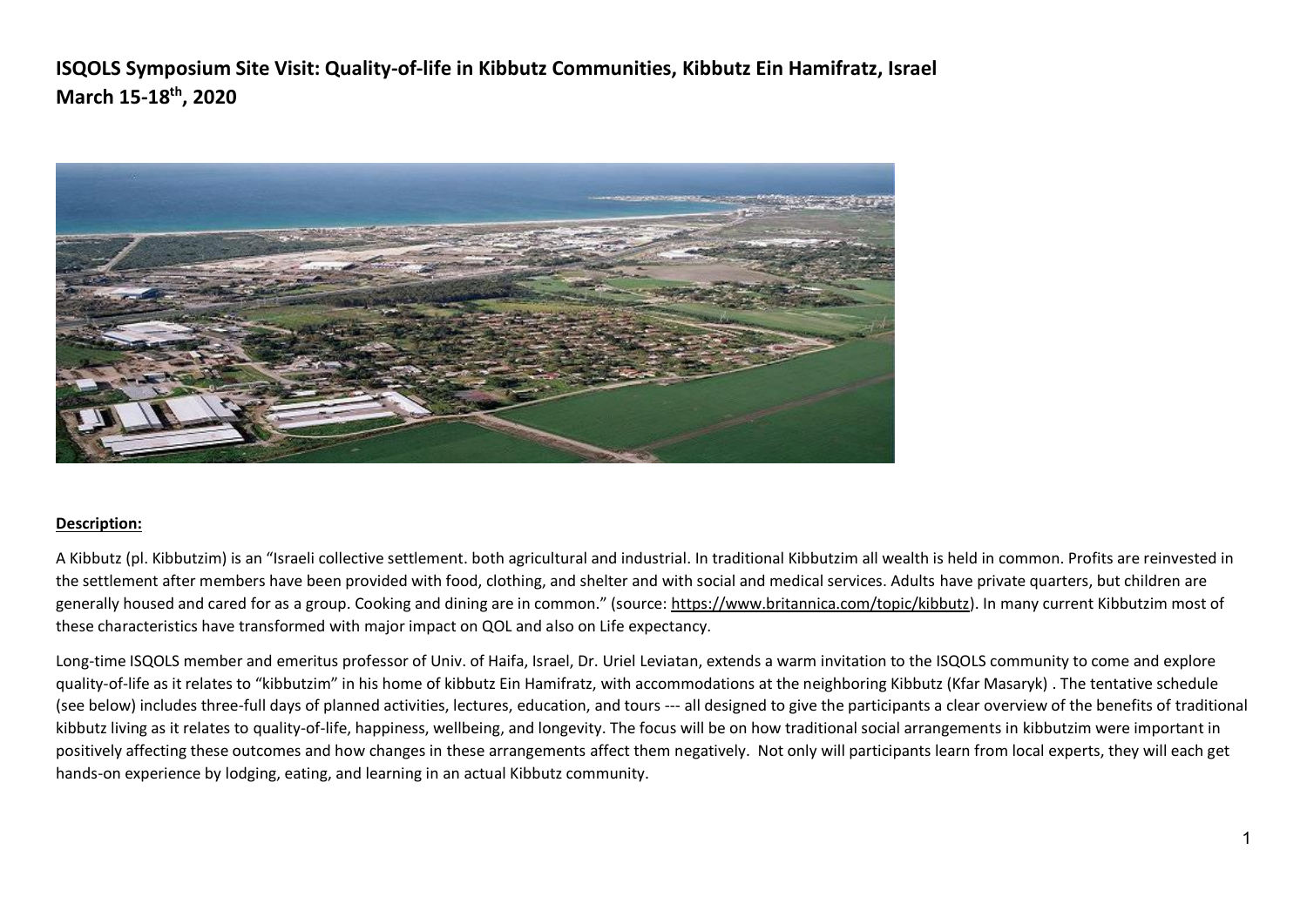### **Tentative Program and Schedule:**

**March 15th , Day 1**. Arrival in Kibbutz Kfar Masarik (Near the city of AKKO) getting settled in their B & B place. (Best way is to take the train from Ben Gurion Airport to Akko (about 2 hours, about 44 NIS). A taxi from Akko to Kfar Masaryk (about 10-15 min, about 50 NIS.)

|                                 | Topic                                         | Lecturer                        | Location                          | comments |
|---------------------------------|-----------------------------------------------|---------------------------------|-----------------------------------|----------|
| March 16 <sup>th</sup> , Day 2. |                                               |                                 |                                   |          |
| Breakfast; leaving 8:30         |                                               |                                 |                                   |          |
| $9:00 - 10:30$                  | History, philosophy, and ideology of          | Dr, Alon Gan, Historian         | (Social Club Kibbuz Ein Hamifatz- |          |
|                                 | kibbuzim                                      |                                 | 2,5 Km. from Kfar Masaryk         |          |
| $10:45 - 12:15$                 | Ein Hamifatz, history, functioning -          | Dr. Matan Geffen, Kibbutz       |                                   |          |
|                                 | understanding how it works                    | member and former general       |                                   |          |
|                                 |                                               | secretary                       |                                   |          |
| $12:15 - 14:15$                 | Lunch                                         |                                 | Dining hall of Ein Hamifratz      |          |
| $14:15 - 15:45$                 | Environmental and socio- psychological        | Prof. (Emeritus) Uriel Leviatan | (Social Club Kibbuz Ein Hamifatz  |          |
|                                 | factors contributing to high level of quality | Member of Ein Hamifartz,        |                                   |          |
|                                 | of life and high level of Life expectancy of  | University of Haifa, ISQOLS     |                                   |          |
|                                 | kibbutz population                            | member                          |                                   |          |
| $16:00 - 20:00$                 | Walk through kibbutz; Visit to Leviatan's     | Hosts: Rachel and Uri Leviatan  | House of Leviatan Family, Ein     |          |
|                                 | home,                                         |                                 | Hamifratz                         |          |
|                                 | Informal talks and Q-A about kibbutz and      |                                 |                                   |          |
|                                 | life - Buffet Dinner                          |                                 |                                   |          |
| $^{\sim}20:00$                  | Return to Kfar Masarik                        |                                 |                                   |          |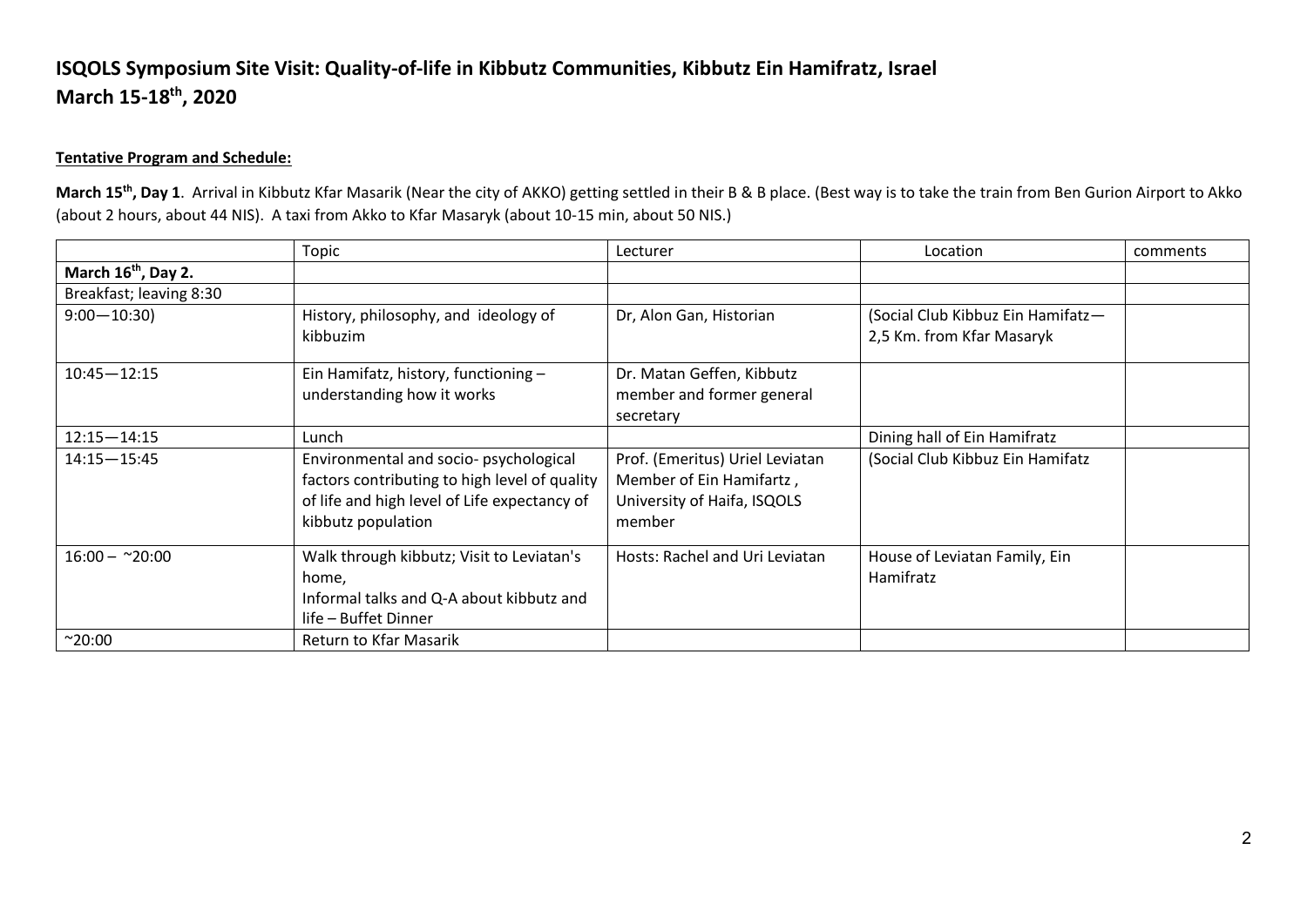| March 17, Day 3         |                                                                                                              | Lecturer                                           | Location                                              | comments                    |
|-------------------------|--------------------------------------------------------------------------------------------------------------|----------------------------------------------------|-------------------------------------------------------|-----------------------------|
| Breakfast, leaving 8:30 |                                                                                                              |                                                    |                                                       |                             |
| $9:00 - 10:45$          | Education in Kibbutzim and its relation to<br>quality of life                                                | Prof. Yuval Dror, Education,<br>Univ. of Tel Aviv  | (Social Club Kibbuz Ein Hamifatz<br>(or Kfar Masaryk) |                             |
| $10:45 - 12:15$         | Economy in kibbutzim and its relation to<br>quality of life                                                  | Dr. Offir Rubin, Economist, Univ.<br>of Beer Sheva |                                                       |                             |
| $12:15 - 14:00$         | lunch                                                                                                        |                                                    | Dining hall of Ein Hamifratz (or<br>Masaryk)          |                             |
| $14:00 - 19:00$         | Guided Visit to crusaders' Halls in ancient<br>Akko, a short walk in Akko, Dinner at a<br>restaurant in Akko |                                                    |                                                       |                             |
| $^{\sim}$ 19:00         | Back to Kfar Masaryk                                                                                         |                                                    |                                                       |                             |
| Evening                 | Possible cultural performance.                                                                               |                                                    |                                                       | <b>Extra Payment</b><br>(?) |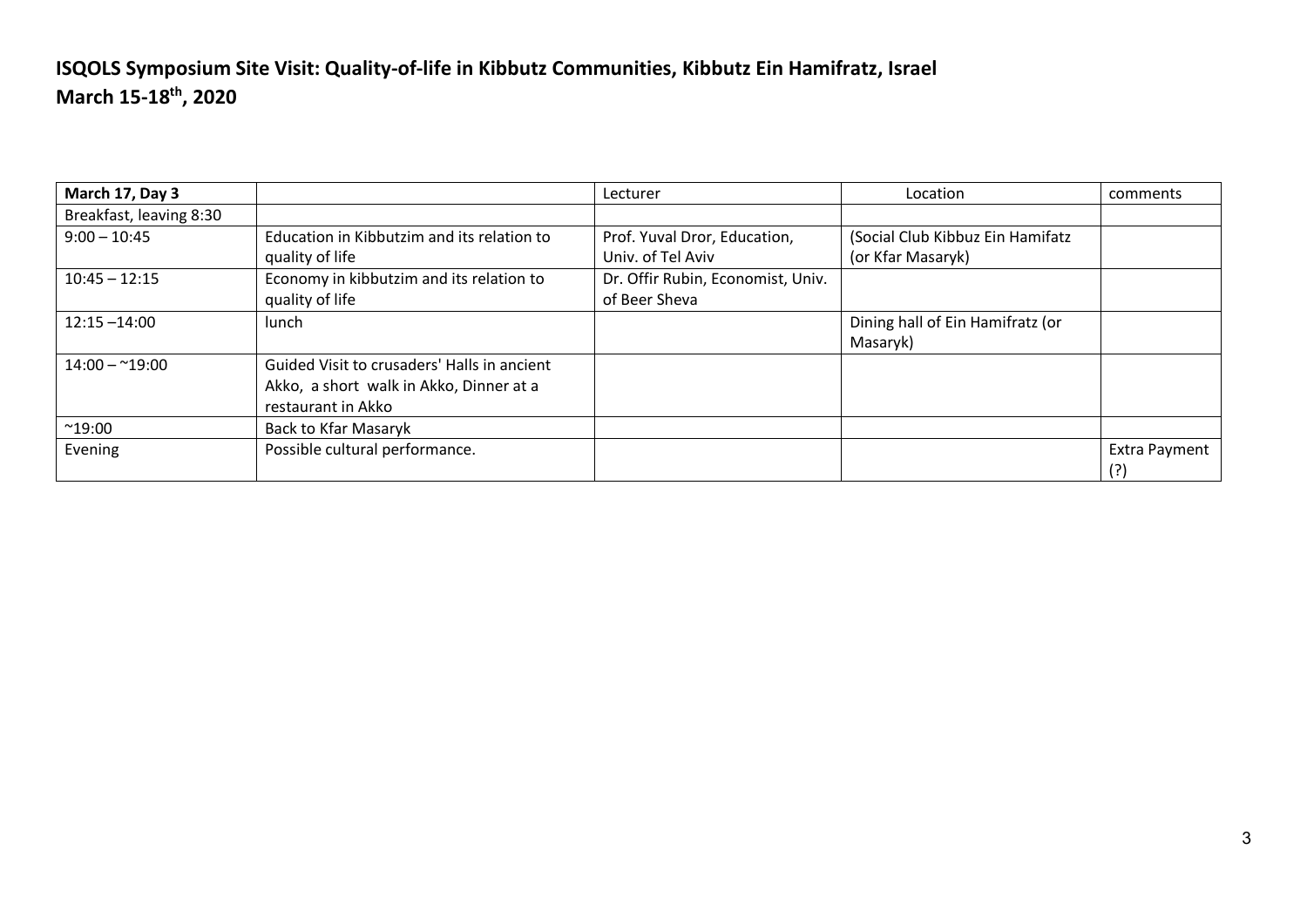| March 18, Day 4         |                                                                                                                                                           | Lecturer                                                                                                                                                                     | Location                                     | comments |
|-------------------------|-----------------------------------------------------------------------------------------------------------------------------------------------------------|------------------------------------------------------------------------------------------------------------------------------------------------------------------------------|----------------------------------------------|----------|
| Breakfast, leaving 8:30 |                                                                                                                                                           |                                                                                                                                                                              |                                              |          |
| $8:30 - 12:30$          | Trip to kibbutz Mishmar Haemek                                                                                                                            | Meeting with representatives in charge of "the<br>3rd age" division of the kibbutz: explaining how<br>the kibbutz deals with their old age members<br>in all domains of life |                                              |          |
| $12:30 - 13:30$         | lunch                                                                                                                                                     |                                                                                                                                                                              | Dining hall of<br>Mishmar Haemek             |          |
| $13:30 - 15:00$         | Women quality of life in Kibbutz<br>Or $-$ A summary session of the days with<br>guests from the Institutes for kibbutz studies<br>at the Univ. of Haifa. | Prof. Michal Palgi, Institute of kibbutz<br>research, Univ. of Haifa                                                                                                         | Mishmar Haemek                               |          |
| $15:00 - 20:00$         | Visit and tour in Nazareth<br>Or in a Drus village on the Carmel Mountain                                                                                 |                                                                                                                                                                              | Including dinner at<br>one of the retaurants |          |
| $^{\sim}20:00$          | <b>Back to Kfar Masaryk</b>                                                                                                                               |                                                                                                                                                                              |                                              |          |

**March 19, Day 5:**

Participants departures home